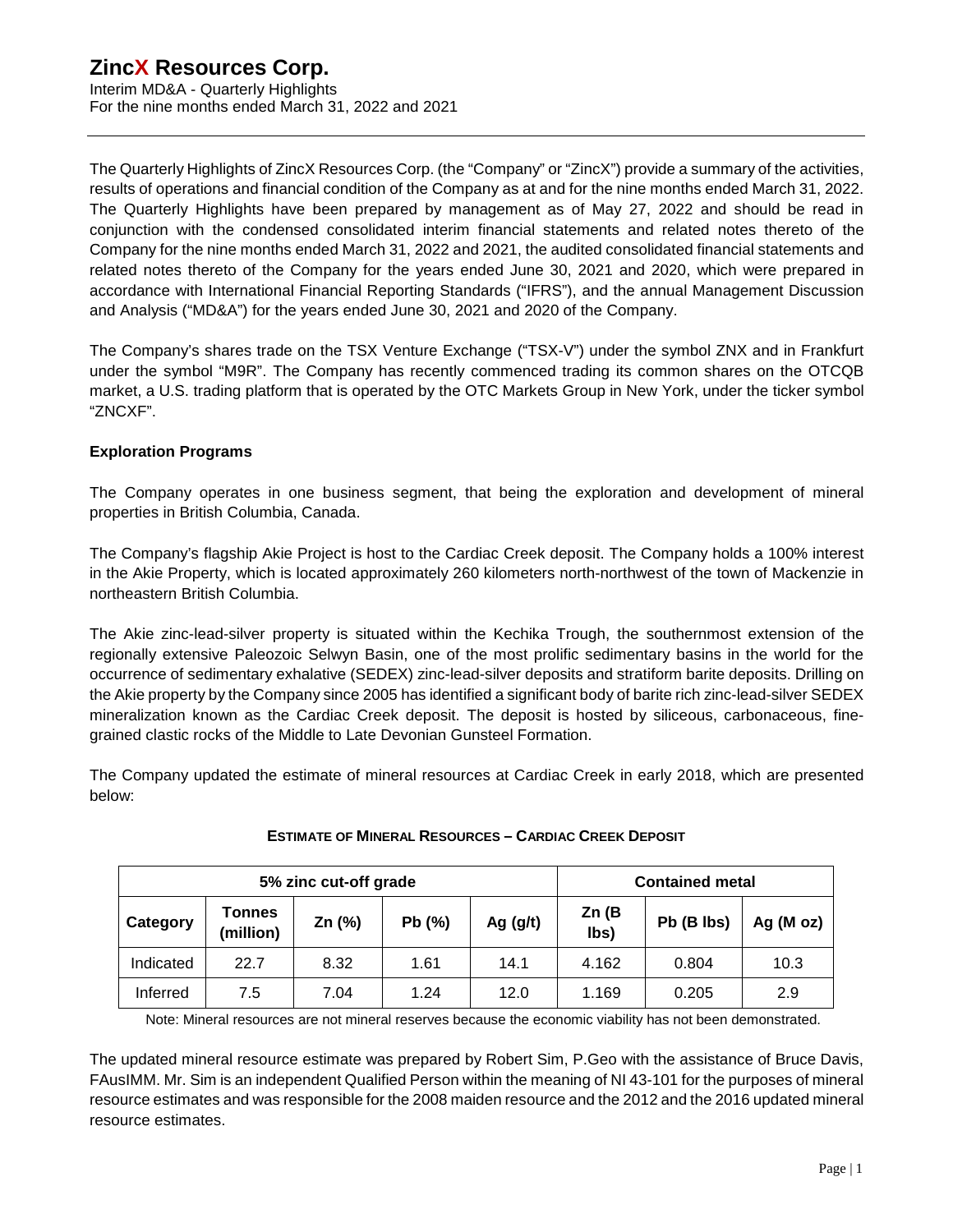The updated mineral resource estimate and the results of a Preliminary Economic Assessment ("PEA") for the Cardiac Creek deposit were filed in a report entitled "*NI 43-101 Technical Report Akie Project British Columbia, Canada*" with an effective date of June 20, 2018 and report date of August 1, 2018. The report can be found under the Company's profile at [www.sedar.com](http://www.sedar.com) and on the Company's website, [www.zincxresources.com](http://www.zincxresources.com).

The Kechika Regional Project consists of 11 properties including the Mt. Alcock, Bear & Spa, Pie, Yuen, and Cirque East properties that extend northwest from the Akie property for approximately 140 kilometres along the strike of the highly prospective Gunsteel Formation shale. The Gunsteel Formation shale is the main host rock for known SEDEX zinc-lead-silver deposits in the Kechika Trough of northeastern British Columbia.

The Pie, Yuen, Cirque East properties (known as the "Pie Properties") are the subject of a joint venture arrangement with Teck Resources Limited ("Teck") and its JV partner, Korea Zinc Co., Ltd. ("Korea Zinc") to jointly explore the Pie Properties on a 49%-51% joint venture basis, with Teck acting as the operator. Teck and Korea Zinc acquired 51% interest in the Pie Properties by incurring cumulative aggregate exploration expenditures of \$3,500,000 by December 31, 2017.

## **Overall performance**

### **2021 Exploration Program**

## 2021 Akie Drill Result Highlights

The Company completed a large-diameter HQ diamond drill program in 2021 that focused on the Cardiac Creek deposit. A total of 5 drill holes were drilled on the Cardiac Creek deposit for a total of 2,669 metres. All five holes successfully tested the Cardiac Creek Zone with excellent recovery of thick intervals of sphalerite-galena-barite mineralization displaying the highly mottled textures which generally indicate greater than average zinc grades.

- Drill hole **A-21-155** returned 6.20% Zn+Pb and 9.6 g/t Ag over a true width of 32.76 metres including **10.77% Zn+Pb** and **14.5 g/t Ag** over a **true width** of **5.99 metres**
- Drill hole **A-21-157** returned 4.83% Zn+Pb and 7.7 g/t Ag over a true width of 22.61 metres including **10.62% Zn+Pb** and **15.1 g/t Ag** over a **true width** of **2.52 metres**
- Drill hole **A-21-158** returned 9.09% Zn+Pb and 14.4 g/t Ag over a true width of 5.83 metres contained within a longer mineralized interval of **6.21% Zn+Pb** and **10.3 g/t Ag** over a **true width** of **14.38 metres.**
- Drill hole **A-21-159** returned 5.59% Zn+Pb and 8.7 g/t Ag over a true width of 19.55 metres including **8.92% Zn+Pb** and **10.3 g/t Ag** over a **true width** of **3.10 metres**.

## **A-21-155**

Drill hole A-21-155 targeted the northwest area of the high-grade core proximal to historical drill holes A-07-51, A-13-107, and A-17-132. A broad envelope of mineralisation was intersected from 549.37 to 602.24 metres representing a true width of 39.67 metres that returned 5.3% Zn+Pb and 8.5 g/t Ag. Within this envelope the Cardiac Creek Zone is present from 558.56 to 602.24 metres, grading 6.20% Zn+Pb and **15.5 g/t Ag** over a true width of **32.76 metres**. Higher-grade intervals are present including **10.77% Zn+Pb** and **14.5 g/t Ag** over a true width of **5.99 metres** from 569.67 to 577.66 metres. The Footwall Zone was intersected below the Cardiac Creek Zone from 593.45 to 577.66 metres and returned 9.0% Zn+Pb and 12.3 g/t Ag over a true width of 6.59 metres.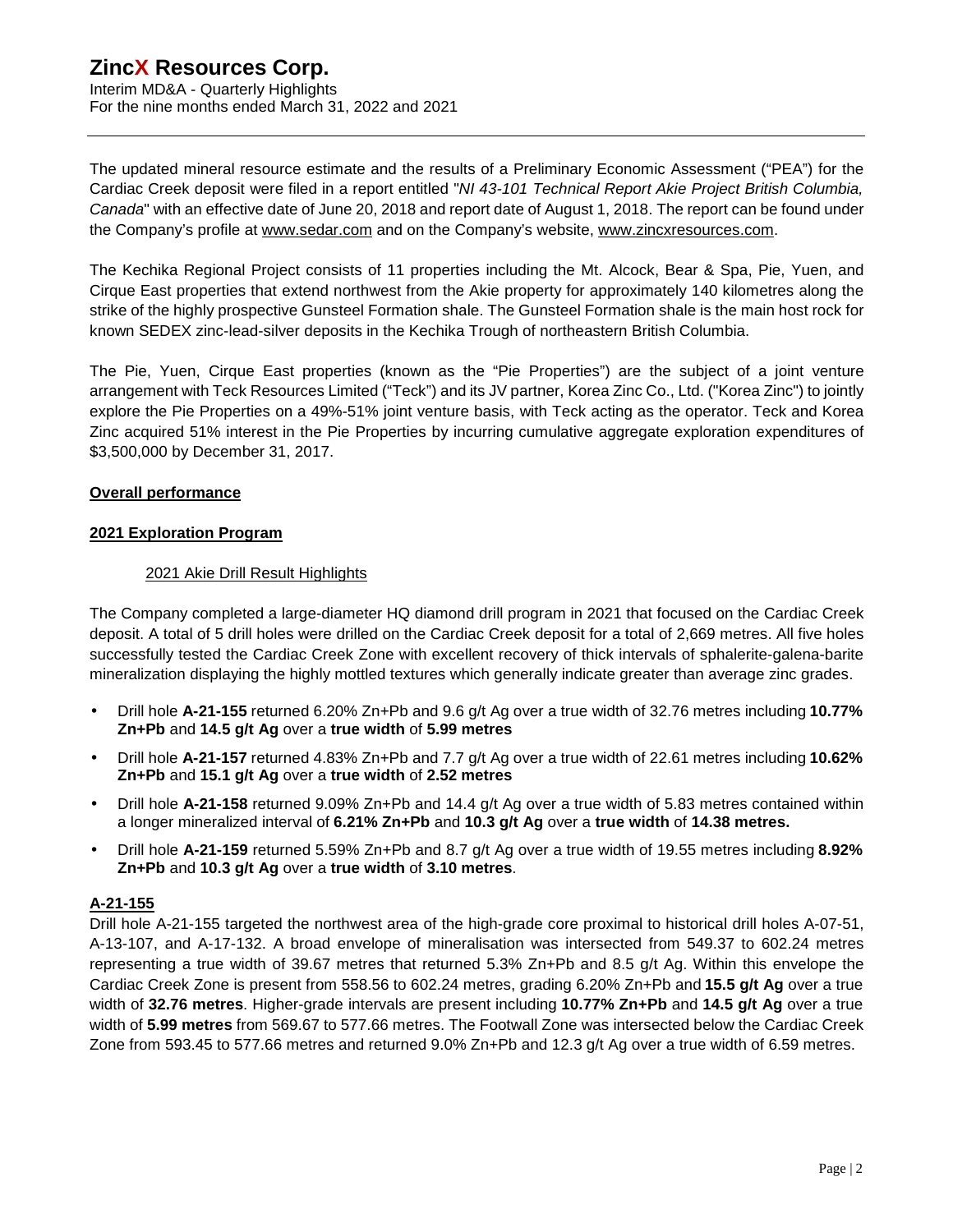Interim MD&A - Quarterly Highlights For the nine months ended March 31, 2022 and 2021

## **A-21-156B**

Drill hole A-21-156B that targeted the central portion of the deposit testing the down-dip extent of the high-grade core. Surrounding holes include A-06-35, A-15-126, and A-15-127**.** 

A broad envelope of mineralisation was intersected from 615.05 to 675.11 metres representing a true width of 33.36 metres that returned 2.58% Zn+Pb and 4.9 g/t Ag. Within this envelope the Cardiac Creek Zone is present from 652.53 to 675.11 metres, grading 5.69% Zn+Pb and 9.0 g/t Ag over a true width of 12.60 metres. Highergrade intervals are present including 6.88% Zn+Pb and 11.1 g/t Ag over a true width of 8.84 metres from 658.61 to 674.44 metres; and 8.96% Zn+Pb and 14.8 g/t Ag over a true width of 3.60 metres from 668.00 to 674.44 metres. The Footwall Zone intersected 7.85% Zn+Pb and 10.2 g/t Ag over a true width of 5.71 metres from 685.65 to 695.76 metres that includes 9.72% Zn+Pb and 8.9 g/t Ag over a true width of 2.18 metres from 691.91 to 695.76 metres.

## **A-21-157**

Drill hole A-21-157 targeted the southeast strike extents of the high-grade core of the Cardiac Creek zone. Surrounding holes include A-05-33, A-06-40, and A-13-105.

A broad envelope of mineralisation was intersected from 359.30 to 412.96 metres representing a true width of 36.54 metres that returned 3.55% Zn+Pb and 6.2 g/t Ag. Within this envelope the Cardiac Creek Zone is present from 372.60 to 405.82 metres, grading 4.83% Zn+Pb and 7.7 g/t Ag over a true width of 22.61 metres. Highergrade intervals are present including 6.84% Zn+Pb and 9.1 g/t Ag over a true width of 8.17 metres from 386.0 to 398.00 metres; and **10.62% Zn+Pb** and **15.1 g/t Ag** over a **true width** of **2.52 metres** from 394.3 to 398.0 metres.

## **A-21-158**

Drill hole A-21-158 targeted an open area in the immediate vicinity of A-11-96, A-11-98 and A-14-115 along the southeast edge of the high-grade core.

A broad envelope of mineralisation was intersected from 275.50 to 305.23 metres representing a true width of 25.34 metres that returned 4.82% Zn+Pb and 7.4 g/t Ag. Within this envelope the Cardiac Creek Zone is present from 288.37 to 305.23 metres, grading 6.21% Zn+Pb and 10.3 g/t Ag over a true width of 14.38 **metres**. Highergrade intervals are present including 9.09% Zn+Pb and 14.4 g/t Ag over a true width of 5.83 metres from 294.42 to 301.25 metres; The Zone hosts a total of 9 samples that grade in excess of 7% Zn and 1% Pb over an aggregate core length of 5.44 metres. Within the Cardiac Creek Zone individual zinc grades range up to 17.84% and lead grades range up to 3.21%.

### **A-21-159**

Drill hole A-21-159 targeted the southeast strike extents of the Cardiac Creek deposit's high-grade core. Surrounding holes include A-05-33, A-08-55, A-08-64.

A broad envelope of mineralisation was intersected from 386.83 to 440.75 metres representing a true width of 38.53 metres that returned 4.09% Zn+Pb and 6.9 g/t Ag. Within this envelope the Cardiac Creek Zone is present from 401.50 to 428.83 metres, grading 5.59% Zn+Pb and 8.7 g/t Ag over a true width of 19.55 metres. Highergrade intervals are present including 6.43% Zn+Pb and 9.5 g/t Ag over a true width of 13.66 metres from 409.75 to 428.83 metres as well as 8.92% Zn+Pb, and 10.3 g/t Ag over a true width of 3.10 metres from 424.50 to 428.83 metres. A narrow Footwall Zone is present from 432.40 to 440.75 metres over a true width of 5.98 metres that returned 5.06% Zn+Pb, and 9.1 g/t Ag including 7.16% Zn+Pb, and 10.2 g/t Ag over a true with of 3.80 metres from 432.40 to 437.70 metres. The Zone hosts a total of 13 samples that grade in excess of 7% Zn and 1% Pb over an aggregate core length of 8.01 metres. Within the Cardiac Creek Zone individual zinc grades range up to 15.64% and lead grades range up to 2.95%.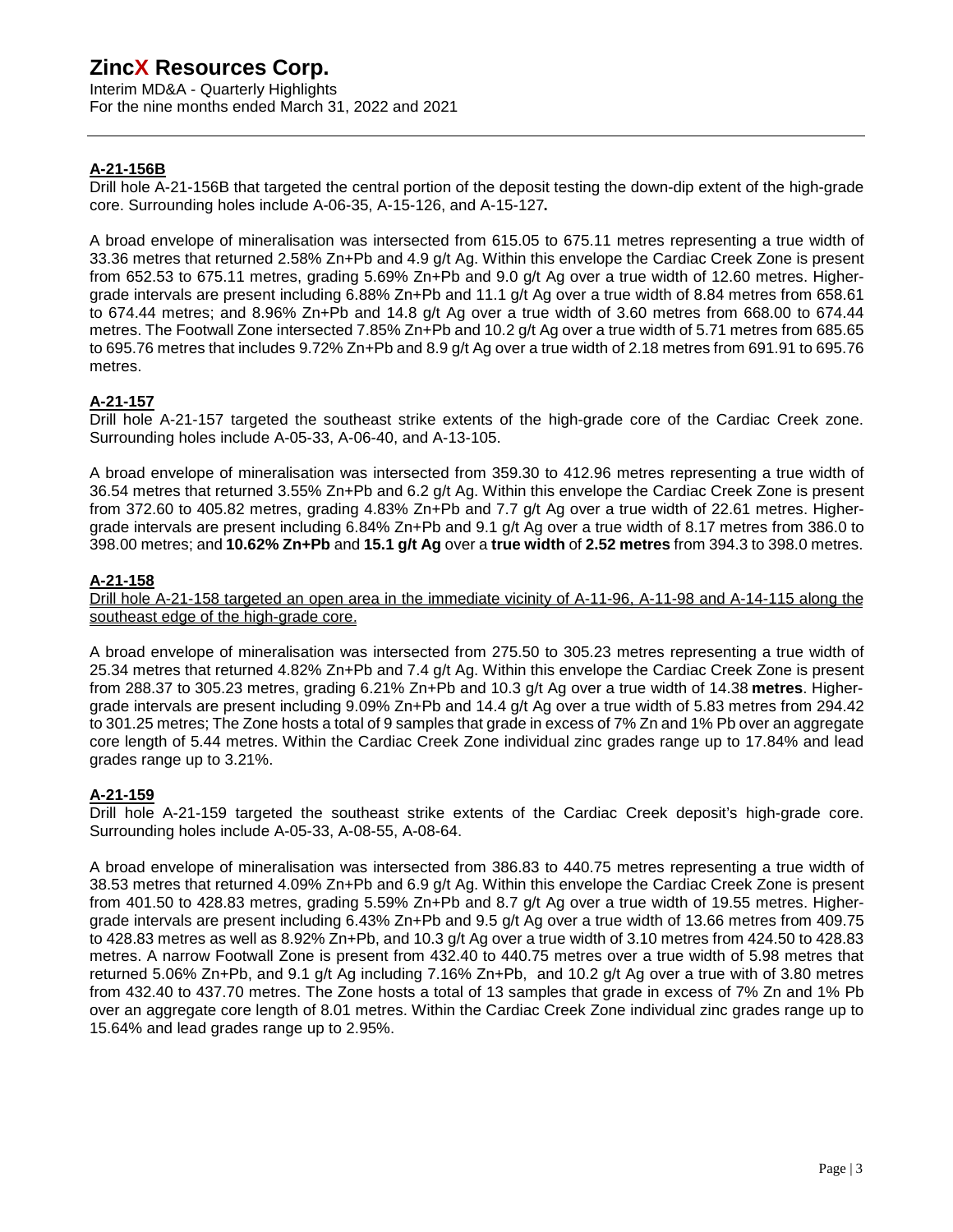Interim MD&A - Quarterly Highlights For the nine months ended March 31, 2022 and 2021

|  | Significant results from the 2021 drill program are tabulated below. |
|--|----------------------------------------------------------------------|
|--|----------------------------------------------------------------------|

| Drill Hole | From $(m)$ | To(m)  | True Width (m)* | Zn (%) | Pb (%) | Ag $(g/t)^{(1)}$ | $Zn+Pb$ (%) |
|------------|------------|--------|-----------------|--------|--------|------------------|-------------|
| A-21-155   | 549.37     | 602.24 | 39.67           | 4.46   | 0.80   | 8.46             | 5.27        |
| <b>CCZ</b> | 558.56     | 602.24 | 32.76           | 5.24   | 0.96   | 9.61             | 6.20        |
| including  | 559.95     | 586.80 | 20.14           | 5.71   | 1.09   | 10.89            | 6.80        |
| including  | 567.28     | 586.80 | 14.64           | 6.56   | 1.29   | 12.56            | 7.86        |
| including  | 569.67     | 586.80 | 12.85           | 6.76   | 1.33   | 12.92            | 8.09        |
| including  | 569.67     | 583.67 | 10.50           | 7.16   | 1.42   | 13.25            | 8.58        |
| including  | 569.67     | 577.66 | 5.99            | 8.93   | 1.84   | 14.55            | 10.77       |
| <b>FW</b>  | 593.45     | 602.24 | 6.59            | 7.68   | 1.31   | 12.25            | 9.00        |
| <b>MS</b>  | 606.11     | 611.11 | 3.75            | 2.17   | 0.34   | 2.60             | 2.51        |
| A-21-156B  | 615.05     | 675.11 | 33.36           | 2.24   | 0.34   | 4.91             | 2.58        |
| CCZ        | 652.53     | 675.11 | 12.60           | 4.86   | 0.83   | 9.02             | 5.69        |
| including  | 658.61     | 674.44 | 8.84            | 5.81   | 1.06   | 11.08            | 6.88        |
| including  | 668.00     | 674.44 | 3.60            | 7.51   | 1.46   | 14.81            | 8.96        |
| including  | 668.00     | 671.75 | 2.10            | 7.75   | 1.36   | 14.00            | 9.11        |
| <b>FW</b>  | 685.65     | 695.76 | 5.71            | 6.60   | 1.25   | 10.15            | 7.85        |
| including  | 691.91     | 695.76 | 2.18            | 8.18   | 1.55   | 8.94             | 9.72        |
| including  | 693.83     | 695.76 | 1.09            | 13.14  | 2.46   | 9.39             | 15.60       |
| A-21-157   | 359.30     | 412.96 | 36.54           | 3.02   | 0.53   | 6.23             | 3.55        |
| including  | 369.10     | 405.82 | 25.00           | 3.89   | 0.70   | 7.42             | 4.59        |
| <b>CCZ</b> | 372.60     | 405.82 | 22.61           | 4.09   | 0.74   | 7.72             | 4.83        |
| including  | 376.90     | 405.82 | 19.68           | 4.29   | 0.77   | 8.09             | 5.06        |
| including  | 376.90     | 398.00 | 14.36           | 4.81   | 0.87   | 8.53             | 5.68        |
| including  | 386.00     | 398.00 | 8.17            | 5.79   | 1.05   | 9.10             | 6.84        |
| including  | 386.00     | 390.68 | 3.18            | 7.48   | 1.42   | 10.40            | 8.90        |
| including  | 394.30     | 398.00 | 2.52            | 9.10   | 1.52   | 15.07            | 10.62       |
| A-21-158   | 275.50     | 305.23 | 25.34           | 4.25   | 0.57   | 7.4              | 4.82        |
| CCZ        | 288.37     | 305.23 | 14.38           | 5.52   | 0.69   | 10.3             | 6.21        |
| Including  | 294.42     | 301.25 | 5.83            | 8.20   | 0.89   | 14.4             | 9.09        |
| A-21-159   | 386.83     | 440.75 | 38.53           | 3.51   | 0.57   | 6.9              | 4.09        |
| CCZ        | 401.50     | 428.83 | 19.55           | 4.79   | 0.80   | 8.7              | 5.59        |
| Including  | 409.75     | 428.83 | 13.66           | 5.49   | 0.94   | 9.5              | 6.43        |
| Including  | 424.50     | 428.83 | 3.10            | 7.62   | 1.30   | 10.3             | 8.92        |
| <b>FW</b>  | 432.40     | 440.75 | 5.98            | 4.31   | 0.75   | 9.1              | 5.06        |
| including  | 432.40     | 437.70 | 3.80            | 6.04   | 1.12   | 10.2             | 7.16        |

(\*) The true width in metres is calculated utilising the Geovia GEMS software package. The orientation of the mineralised horizon is estimated to have an azimuth of 130 degrees and a dip of -70 degrees. (CCZ) = Cardiac Creek Zone; (HW) = Hangingwall Zone; (FW) = Footwall Zone; (MS) = Massive Sulphide. (I) Ag values below detection were given a value half of the detection limit for the purposes of weighted averaging.

The primary objective of the 2021 drill program was to acquire mineralized Zn-Pb-Ag drill core samples for advanced metallurgical testing. This material will be used to further investigate previous metallurgical testing of the mineralization with a focus on enhancing the recoveries and boosting concentrate grades for both zinc and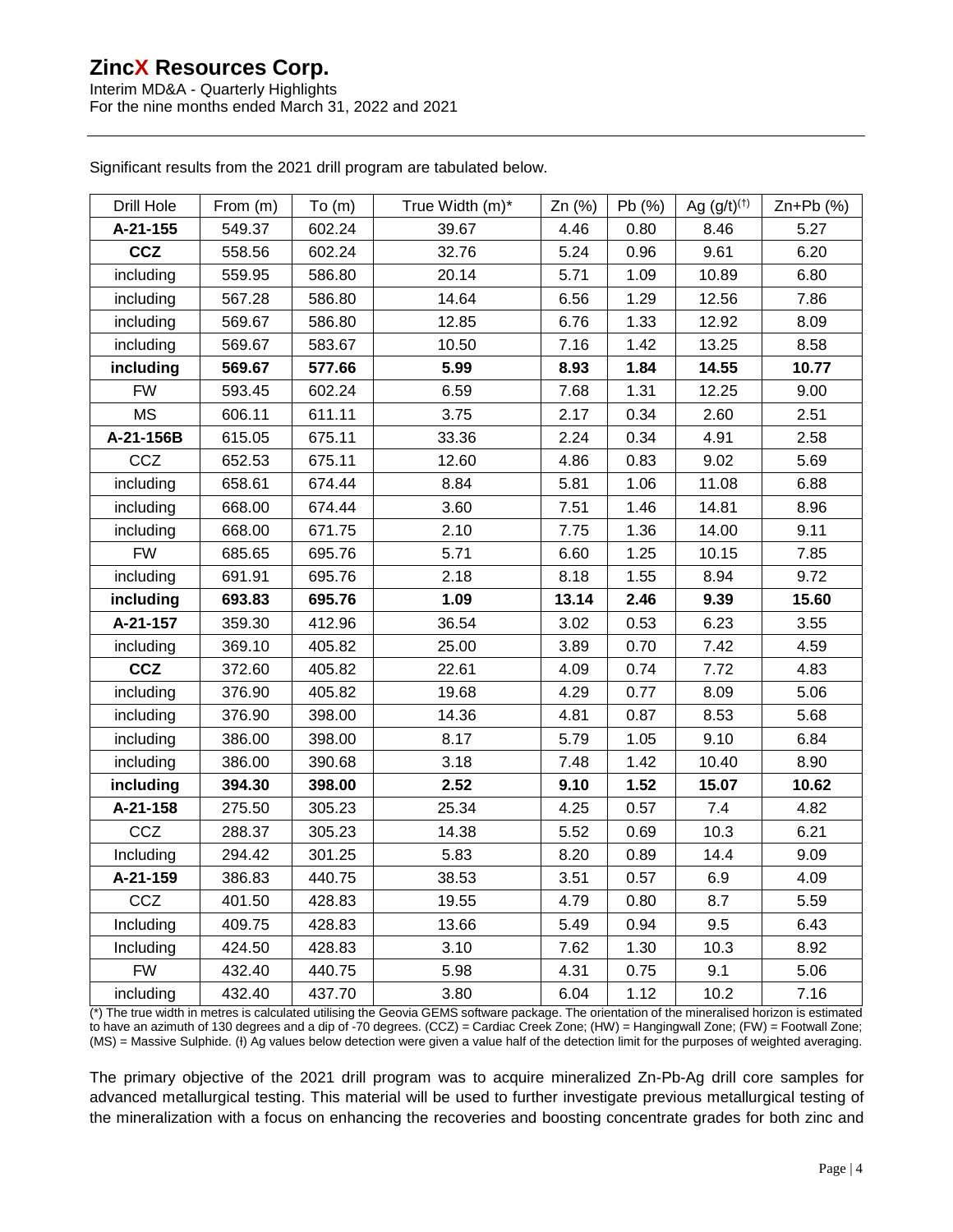Interim MD&A - Quarterly Highlights For the nine months ended March 31, 2022 and 2021

lead; using a state-of-the-art metallurgical testing facility owned by key strategic shareholder Tongling Non-Ferrous Metals of China (Tongling).

A total of six individual metallurgical samples were selected, two from hole A-21-156B and one from each of the remaining drill holes. Individual samples averaged 228 kilograms and the total combined weight is in excess of 1,350 kilograms.

The samples were shipped from Vancouver by air freight to the Hunan Research Institute for Non-Ferrous Metals Co. Ltd., the metallurgical laboratory located in Changsha, China. The lab will conduct the metallurgical testing on behalf of Tongling.

#### Kechika Trough Target Initiative Update

Detailed work has identified numerous Areas of Interest (AOIs) of which 19 have been classified as high-priority targets. These targets have been ranked and will be assessed in future focused field programs.

The Company has identified 19 high-priority targets from a pool of 95 AOIs across all its Kechika Trough tenure including key properties such as Akie, Pie, Mt. Alcock, and Bear/Spa. A set of district specific exploration criteria have been established from the study of past discoveries in the region (e.g. Cardiac Creek deposit, Cirque, Driftpile, etc.). Potential AOIs were assessed using these criteria and evaluated against the geological, geochemical, geophysical and geographical datasets present within the Kechika Trough Exploration Database to identify prospective AOIs. Work has been recommended representing early stage through to drill exploration targets. This evaluation also identified prospective areas on several properties that have had little to no exploration. The 19 ranked high-priority targets are located on almost every property within the district. Several target areas are classified as drill-ready while others require additional work to be upgraded. In some cases, these high-priority targets are associated with adjacent or proximal AOIs that pending exploration success could elevate their ranking.

One of the highest priority targets is the Mt. Alcock prospect located approximately 40 kilometres northwest of the Akie property and 20 kilometres northwest of Teck Resources/Korea Zinc's Cirque property. The Mt. Alcock prospect, discovered in the late 1970s, is defined by a prominent massive barite cap ("kill zone) which hosts abundant coarse-grained galena and sphalerite on surface. Limited and shallow drilling by previous operators intersected mineralisation with significant grade such as 9.30% combined Zn+Pb and 1.20 oz/t Ag over 8.8 metres in drill hole AK-89-3 including 14.20% combined Zn+Pb and 1.60 oz/t Ag over 3.6 metres hosted in Gunsteel formation shale. Facies models recently derived by the Company from close examination of the Cardiac Creek deposit can be applied to the Mt. Alcock prospect and greatly assist in vectoring future targeted drilling at depth and down dip of prospective lithology. The tenor and style of mineralization at Cardiac Creek is a close analog and serves as an exploration model going forward. Mineralization in the district, including Cirque, and Driftpile, along with historical drilling, geochemical data and geophysical EM trends all support the exploration model.

Other high-priority targets are present on the Saint and Thro properties located to the northwest of the Driftpile deposit. Targets on the Saint property are associated with a long continuous Pb soil anomaly with approximate dimensions of 3,500m x 500m with values consistently in excess of 100 ppm and localized areas where values can range up to 6,500 ppm. Historical operators recommended drilling for this target area, but it was never pursued. On the Thro property historical work outlined an approximate 600m x 600m Pb soil anomaly with values consistently in excess of 100 ppm and range up to 12,500 ppm. Rock chip samples in the vicinity were also elevated in lead and rock chips taken from a hand dug trench in 1978 returned highly anomalous Pb values in excess of 400 ppm and ranging up to 5,600 ppm. These anomalies represent some of the largest in the district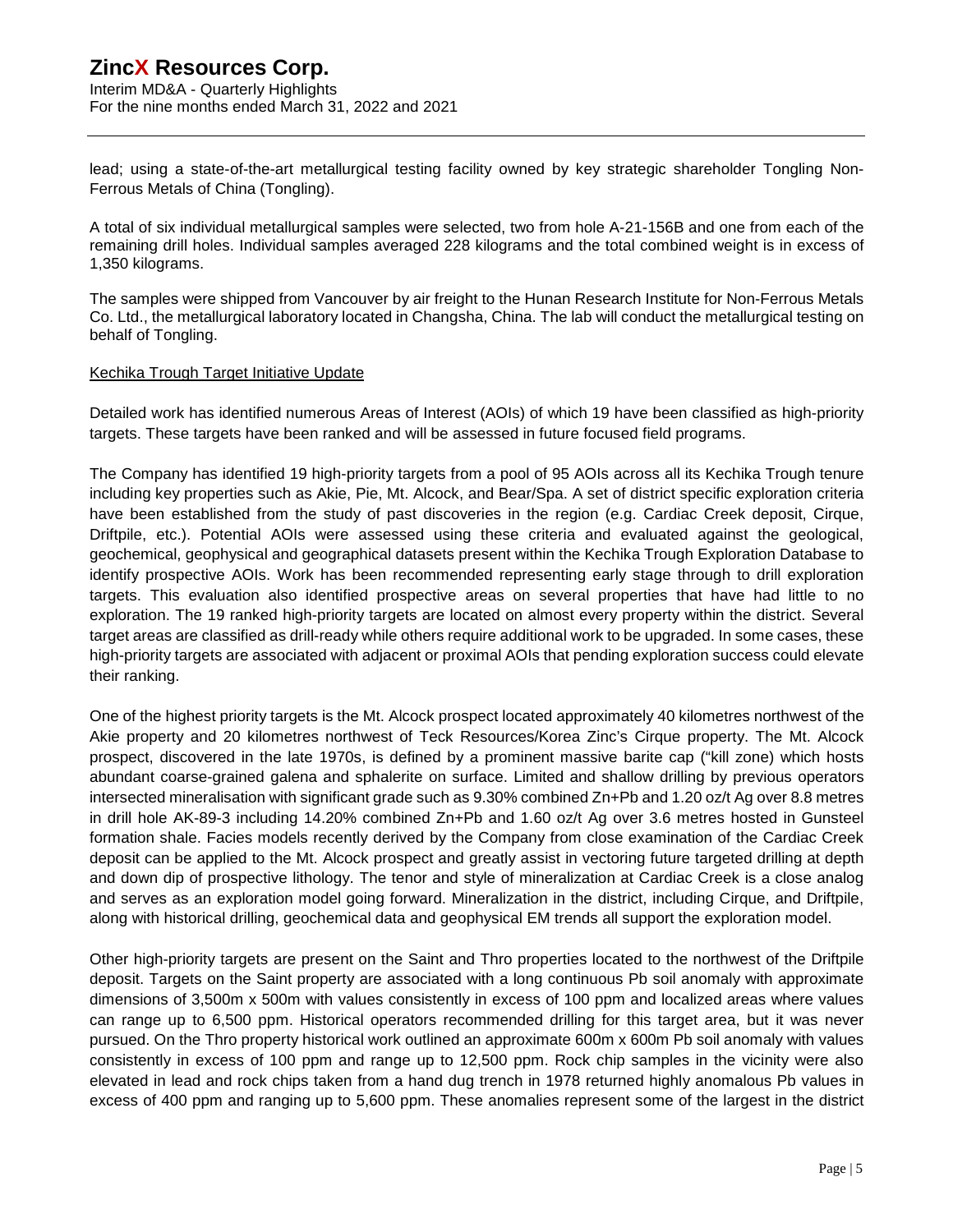Interim MD&A - Quarterly Highlights For the nine months ended March 31, 2022 and 2021

and both remain untested by drilling. Almost all the known deposits in the district are associated with a distinct Pb soil signature making the targets on the Saint and Thro properties attractive drill targets.

#### **Permitting**

The Company has been advised by the Ministry of Energy, Mines and Petroleum Resources that the surface drilling permit for the Akie property has been renewed for an additional 5-year period that now extends exploration activities to December 31st, 2026. The permit originally expired on December 31st, 2020; however due to COVID-19 it was given a one-time, one-year extension to December 31<sup>st</sup>, 2021.

The Company has also filed an annual Statement of Cost with the Ministry of Energy, Mines and Low Carbon Innovation based on exploration expenditures incurred during the 2021 drill program. The filing has extended the entire **contiguous claim package in good standing to September 13, 2030**.

#### **2020 Exploration Program**

#### 2020 Akie Drilling & Field Exploration Programs

On June 25, 2020, the Company and strategic partner Tongling Non-Ferrous Metals of China (Tongling) agreed to defer the planned drilling and subsequent metallurgical testing program until the 2021 exploration season due to COVID19.

#### Permitting

The Company has been advised by the Ministry of Energy, Mines and Petroleum Resources that the four Kechika regional drill permits on the Pie, Yuen, Mt. Alcock, and Kechika North properties have been renewed for an additional 5-year period, until November 28, 2025. Drilling on these properties had previously been permitted with a renewal occurring in December 2015, extending the expiry date until December 31st 2019.

#### **2019 Exploration Program**

#### 2019 Akie Drilling program

The 2019 exploration program was designed to achieve several key objectives including: additional close spaced drill intersections within the current resource model, extend the high-grade core of the Cardiac Creek deposit, and collect geotechnical and structural data. To achieve these objectives, the Company completed 4 HQ diameter diamond drill holes totaling 2,347 metres. A summary of the 2019 drill program is provided below.

The 2019 drill program returned impressive results characteristic of the high-grade core. Hole **A-19-153** returned an intercept of 30.14 metres (true width) grading 13.78% Zn+Pb, and 19.7g/t Ag that includes a high-grade core interval of 22.99% Zn+Pb, and 30.1g/ Ag over a true width of 9.44 metres. Hole **A-19-154** returned 8.30% Zn+Pb and 13.3 g/t Ag over a true width of 19.50 metres including 10.25% Zn+Pb and 15.4 g/t Ag over a true width of 11.97 metres. Along the southeast edge of the high-grade core **A-19-151** returned 16.37 metres (true width) grading 9.77% Zn+Pb and 15.5 g/t Ag. Higher-grade intervals are present including 10.74% Zn+Pb and 16.74 g/t Ag over a true width of 14.24 metres. Significant results from the 2019 drill holes are tabulated below.

| <b>Drill Hole</b> | From (m) | To(m)  | True Width (m)* | Zn $(%)$ | Pb(%) | Ag $(g/t)^{t}$ | $Zn+Pb$ (%) |
|-------------------|----------|--------|-----------------|----------|-------|----------------|-------------|
| A-19-150          | 480.75   | 537.14 | 38.18           | 6.14     | 1.15  | 10.8           | 7.29        |
| <b>CCZ</b>        | 490.89   | 537.14 | 31.38           | 7.20     | 1.38  | 12.4           | 8.58        |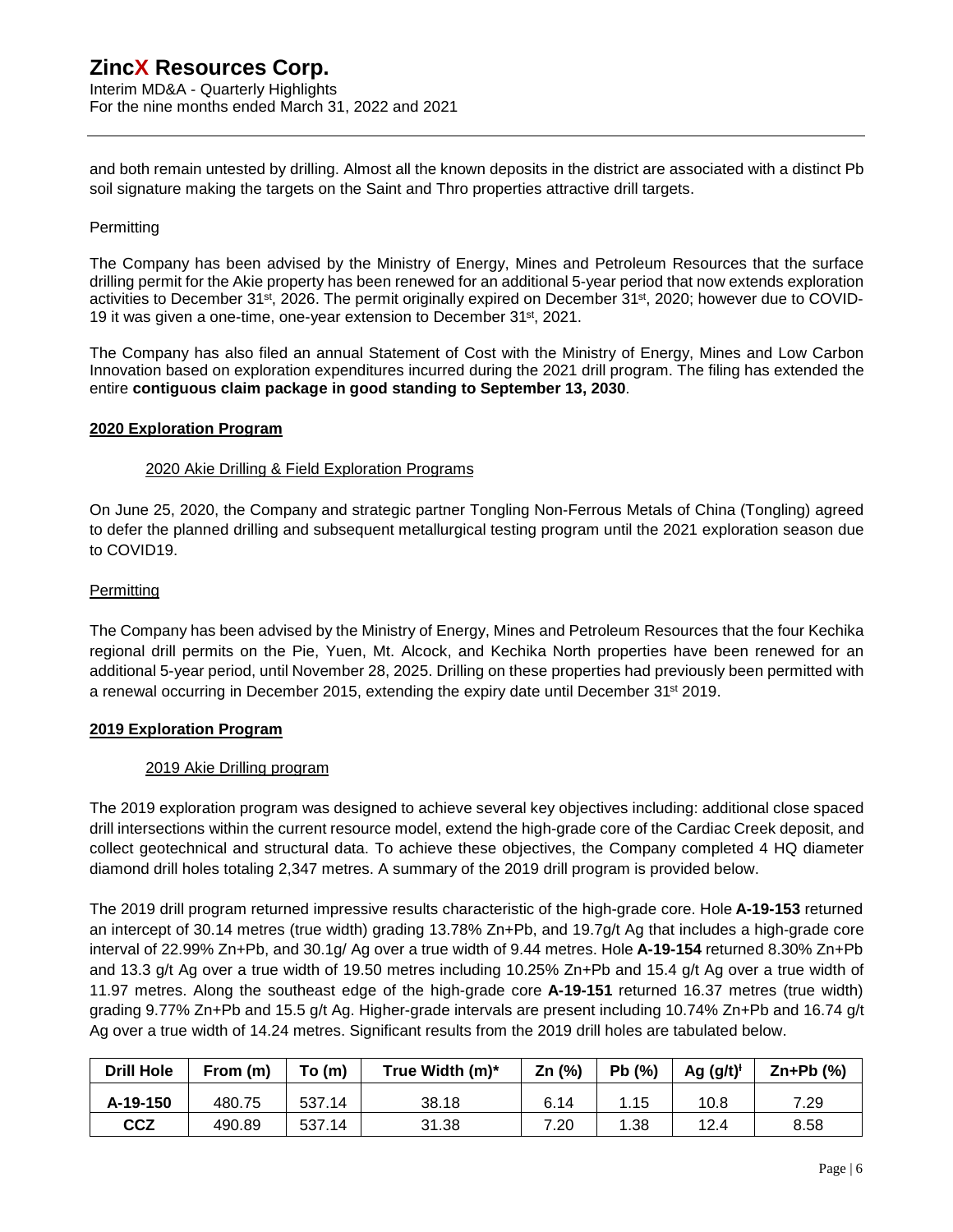Interim MD&A - Quarterly Highlights For the nine months ended March 31, 2022 and 2021

| including  | 502.31 | 537.14 | 23.68 | 8.40  | 1.64 | 14.0 | 10.04 |
|------------|--------|--------|-------|-------|------|------|-------|
| including  | 502.31 | 518.45 | 10.94 | 10.85 | 2.23 | 16.9 | 13.08 |
| A-19-151   | 560.00 | 608.80 | 30.85 | 4.91  | 0.98 | 9.7  | 5.89  |
| <b>CCZ</b> | 568.42 | 594.40 | 16.37 | 8.10  | 1.67 | 15.5 | 9.77  |
| including  | 571.15 | 593.75 | 14.24 | 8.88  | 1.86 | 16.7 | 10.74 |
| including  | 575.75 | 591.50 | 9.91  | 9.09  | 1.98 | 17.9 | 11.07 |
| FW         | 603.30 | 608.80 | 3.51  | 2.70  | 0.45 | 5.0  | 3.15  |
| A-19-153   | 443.00 | 532.50 | 50.71 | 7.93  | 1.44 | 14.2 | 9.37  |
| <b>CCZ</b> | 454.00 | 507.25 | 30.14 | 11.47 | 2.32 | 19.7 | 13.78 |
| including  | 466.78 | 507.25 | 22.93 | 14.29 | 2.95 | 24.1 | 17.24 |
| including  | 480.75 | 506.59 | 14.65 | 16.20 | 3.39 | 27.0 | 19.59 |
| including  | 490.00 | 506.59 | 9.41  | 19.22 | 3.77 | 30.1 | 22.99 |
| FW         | 518.82 | 532.50 | 7.81  | 6.56  | 0.25 | 11.8 | 6.81  |
| A-19-154   | 349.03 | 425.67 | 24.32 | 5.78  | 1.10 | 11.3 | 6.88  |
| <b>CCZ</b> | 349.03 | 410.50 | 19.50 | 6.96  | 1.34 | 13.3 | 8.30  |
| including  | 353.19 | 390.91 | 11.97 | 8.56  | 1.69 | 15.4 | 10.25 |
| including  | 353.19 | 377.71 | 7.78  | 10.55 | 2.06 | 18.5 | 12.61 |

(\*) The true width in metres is calculated utilising the Geovia GEMS software package. The orientation of the mineralised horizon is estimated to have an azimuth of 130 degrees and a dip of -70 degrees. (CCZ) = Cardiac Creek Zone; (HW) = Hangingwall Zone; (FW) = Footwall Zone; (MS) = Massive Sulphide. (I) Ag values below detection were given a value half of the detection limit for the purposes of weighted averaging. Hole A-19-152 was abandoned due to excessive deviation and restarted as hole A-19-153.

## **Exploration Objectives**

## Akie Project:

- Continue definition drilling to expand the known extent of the Cardiac Creek deposit; update the current geological and resource models to NI 43-101 standards with all new drill results. Continue to examine tradeoff studies to enhance the PEA including additional metallurgical lab testing and targeted geotechnical data acquisition to improve understanding of mine design parameters used in the PEA.
- Continue to evaluate outlying coincident geological/geophysical/geochemical targets for drill target definition.
- Continue to refine the design and costs of the planned underground exploration program. The underground exploration permit remains in good standing until December 2021. The underground exploration program was conceived to allow tightly spaced infill drilling from an underground decline in order to upgrade the current mineral resource to the Indicated and Measured levels of confidence. This would provide sufficient data for a pre-feasibility level of economic assessment of the ore body to be completed and investigate future viability of bulk sampling and mining. The Company is currently working on a new and updated underground permit application to extend the duration date of the existing permit to 2025.
- Continue environmental baseline sampling as required to maintain all related exploration permits in good standing.

### Kechika Regional Project:

- Continue regional synthesis of all historical and modern exploration data to assist with gap analysis and drill target definition.
- Continue to evaluate high priority greenfield targets.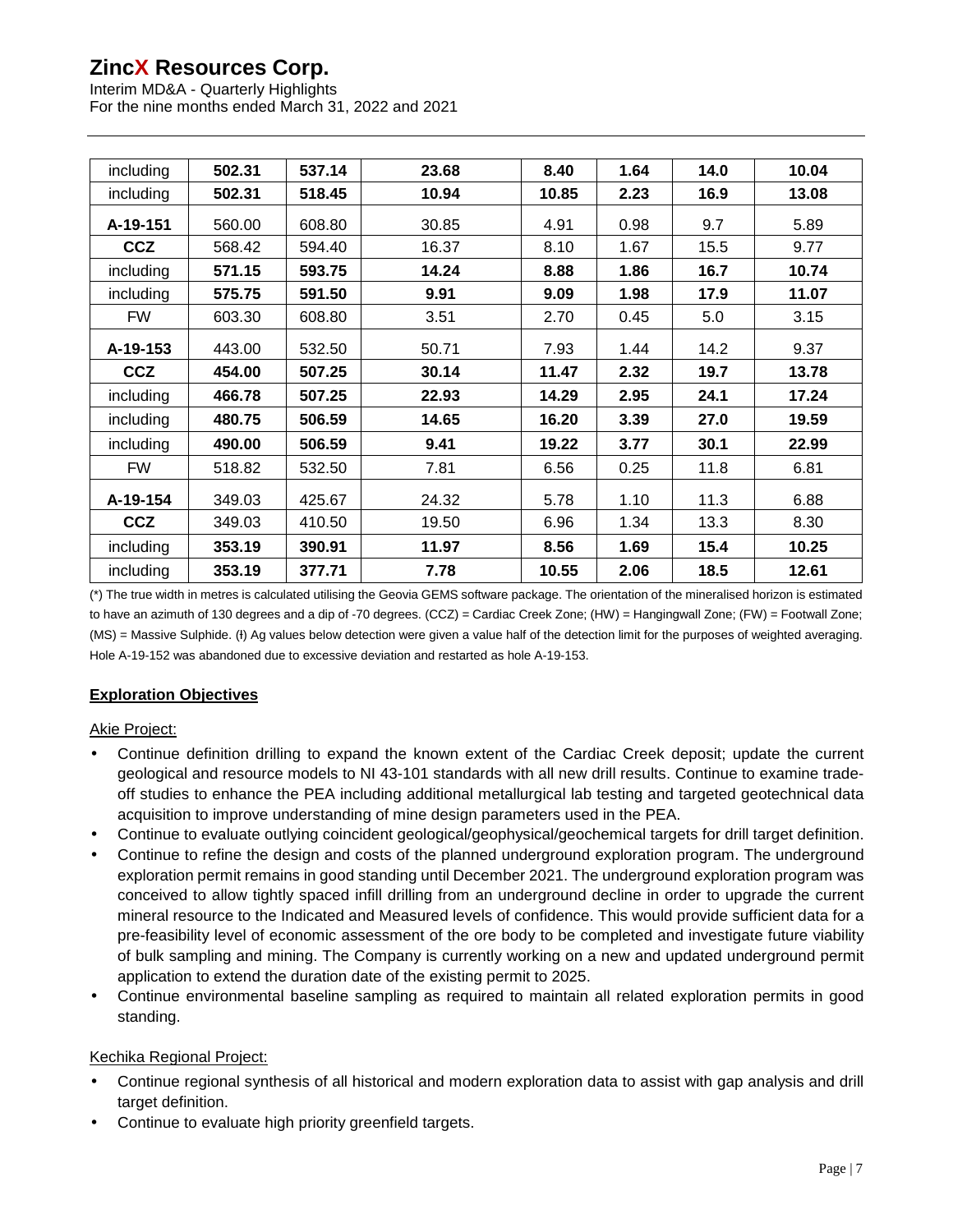Interim MD&A - Quarterly Highlights For the nine months ended March 31, 2022 and 2021

Continue to refine target selection to identify drill targets.

Kechika Regional Project (Pie Option Properties):

- $\overline{a}$ Continue to work closely with Teck to review and advise on plans for ongoing exploration on the properties.
- The next planned phase of exploration on the optioned properties is expected to include drill testing of key high priority targets.

Summary of exploration expenditures incurred on various properties:

|                                                                   | <b>Akie Property</b> | Kechika<br>Regional | <b>Total</b>     |
|-------------------------------------------------------------------|----------------------|---------------------|------------------|
| <b>Acquisition Costs:</b><br>Balance, June 30, and March 31, 2022 | \$<br>24, 165, 241   | \$<br>192,768       | \$<br>24,358,009 |
| <b>Deferred exploration costs:</b>                                |                      |                     |                  |
| <b>Balance, June 30, 2020</b>                                     | \$<br>47,050,990     | \$<br>4,368,025     | \$<br>51,419,015 |
| Camp equipment, depreciation                                      | 41,055               |                     | 41,055           |
| Drilling                                                          | 660,220              |                     | 660,220          |
| Geology                                                           | 109,748              |                     | 109,748          |
| Community consultants                                             | 75,235               |                     | 75,235           |
| Road repairs                                                      | 2,862                |                     | 2,862            |
| Environmental studies and permit compliance                       | 34,449               |                     | 34,449           |
| <b>METC</b> recoverable                                           | (65, 402)            |                     | (65, 402)        |
| Balance, June 30, 2021                                            | 47,909,157           | 4,368,025           | 52,277,182       |
| Camp equipment, depreciation                                      | 26,144               |                     | 26,144           |
| Drilling                                                          | 485,391              |                     | 485,391          |
| Geology                                                           | 104,813              |                     | 104,813          |
| Geophysics                                                        | 103,461              | 63,345              | 166,806          |
| Metallurgy                                                        | 11,192               |                     | 11,192           |
| Environmental studies and permit compliance                       | 23,165               |                     | 23,165           |
| Balance, March 31, 2022                                           | \$<br>48,663,323     | \$<br>4,431,370     | \$<br>53,094,693 |
|                                                                   |                      |                     |                  |
| <b>Total, June 30, 2021</b>                                       | \$<br>72,074,398     | \$<br>4,560,793     | \$<br>76,635,191 |
| <b>Total, March 31, 2022</b>                                      | \$<br>72,828,564     | \$<br>4,624,138     | \$<br>77,452,702 |

#### **Results of Operations**

### *Nine Months Ended March 31, 2022 and 2021*

During the nine months ended March 31, 2022, the Company reported a net and comprehensive loss of \$635,585 or \$0.004 per share compared to \$526,576 or \$0.003 per share during the same period last year, an increase in loss of \$109,009. The increase in net loss was due to an overall increase in operating costs and a decrease in income generated from the sale and fair market value adjustment of marketable securities and sale of fixed assets.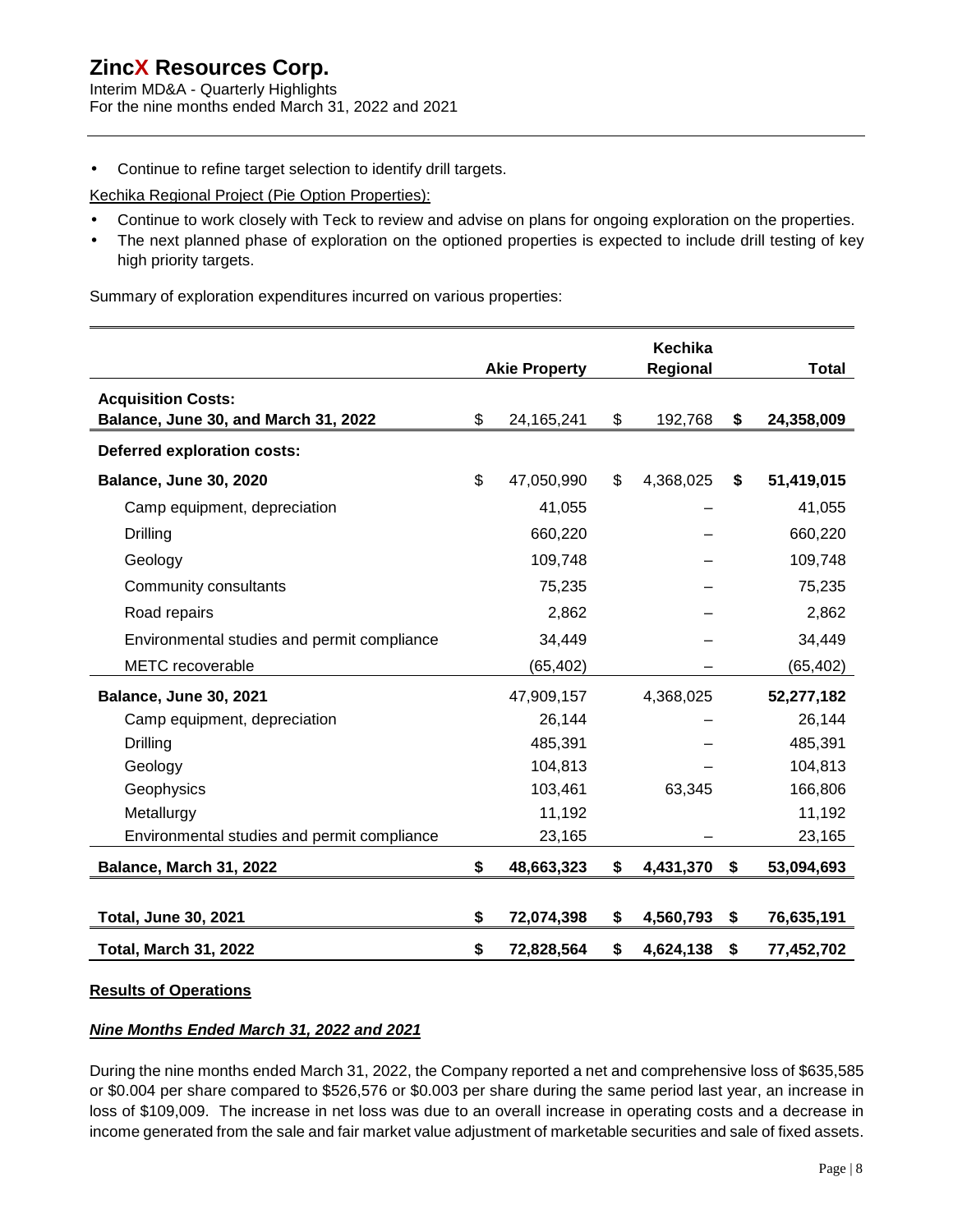Overall general and administrative expenses decreased by \$3,107 during the nine months ended March 31, 2022 as compared to the same period of the previous fiscal year due to the following decreases in operating expenses:

- Consulting fees by \$33,761 as the Company did not engage additional advisory services for its OTCQB listing application and the Company's VP Exploration provided fewer services on corporate matters; and
- Depreciation of the right-of-use asset by \$27,721 as the Company's sublease ended November 30, 2021.
- Marketing and public relations by \$16,610 as the Company engaged few services for business  $\mathcal{L}^{\text{max}}$ development and shareholder awareness;
- ä. Professional fees by \$3,878 as a result of less legal services required during the period.

Offsetting the decreases in expenses was an increase in:

- Office and miscellaneous by \$6,090 due to an increase in insurance premiums and website hosting fees;
- Regulatory and transfer agent fees by \$8,214 for the Company's OTCQB listing fees; ¥.
- Rent increased by \$31,032 for the rental of the Company's corporate office space and storage units;
- Travel and promotion increased by \$11,383 due to lift on government imposed COVID19 travel and  $\epsilon$ gathering restrictions; and
- Wages and benefits increased by \$23,602 primarily due to retroactive payment of salaries for the Company's exploration staff.

Also contributing to the increase in net loss was a decrease in other items:

- Interest income decreased by \$22,131 as the Company GIC investments matured and was not reinvested; and
- There were no gains on sale of marketable securities or adjustments for change in fair value of marketable  $\Box$ securities compared to the same period last year as the Company held no marketable securities during the nine months ended March 31, 2022.

### *Three Months Ended March 31, 2022 and 2021*

During the three months ended March 31, 2022, the Company reported a net and comprehensive loss of \$180,790 or \$0.001 per share compared to \$172,225 or \$0.001 per share during the same period last year, an increase in net loss of \$8,565. The overall increase in net loss was primarily attributable to a decrease in income earned by the Company offset by a decrease in expenditures.

Overall general and administrative expenses decreased by \$42,780 during the three months ended March 31, 2022 as compared to the same period of the previous fiscal year primarily due to a decrease in depreciation of the right-of-use asset as the Company's office lease expired in November 2021, marketing and public relations by \$21,644 as a result of a decrease in marketing services, and wages and benefits by \$19,217 due to a reduction in staff. These decreases were offset by an increase in rent by \$23,119 for the Company's monthly rental arrangement of its corporate office and a decrease in gains on sale of marketable securities by \$43,853 as the Company did not hold any investment securities during the period ended March 31, 2022.

### **Liquidity and capital resources**

The Company's operations are currently not generating positive cash flow; as such, the Company is dependent on external financing to fund its activities. In order to carry out potential expansion and to continue operations, and pay for administrative costs, the Company will spend its existing working capital, and raise additional amounts as needed. Companies in this stage typically rely upon equity and debt financing or joint venture partnerships to fund their operations. The current financial markets are very difficult and there is no certainty with respect to the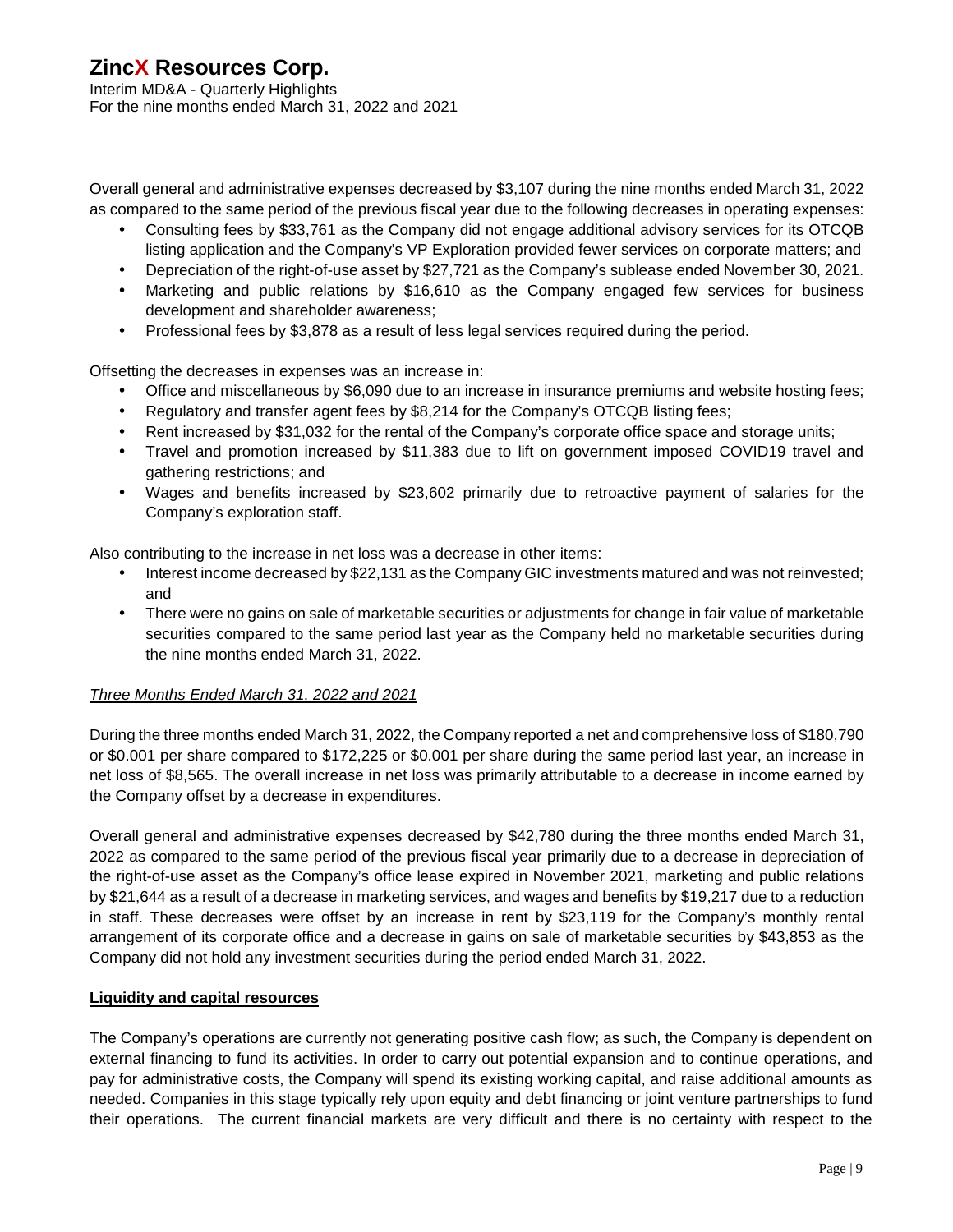Company's ability to raise capital. Management may require to seek additional sources of financing in the form of equity or debt financing in the future. These uncertainties may cast significant doubt about the Company's ability to continue as a going concern.

At March 31, 2022, the Company reported working capital deficiency of \$314,313 compared to a working capital of \$1,073,872 at June 30, 2021, representing a decrease in working capital of \$1,388,185. The decrease in working capital was a result of general operating activities and exploration expenditures incurred during the period.

Net cash decreased by \$1,993,260 from \$3,066,527 at June 30, 2021 to \$1,073,267 at March 31, 2022 primarily due to the Company's 2021 Akie drilling program.

During the nine months ended March 31, 2022, the Company generated or utilized its cash and cash equivalents as follows:

- (a ) the Company used \$596,262 (2021 \$591,770) of its cash in operating activities;
- (b ) exploration expenditures during the period were \$1,359,253 (2021 \$25,508) as a result of the Company postponing its exploration program in fiscal 2021 due to COVID19 safety measures;
- (c ) \$2,646 (2021 \$2,205) was used for the purchase of camp fixtures and office furniture and \$Nil (2021 \$15,051) was generated from the proceeds from sale of fixed assets;
- (d ) the Company redeemed \$Nil (2021 \$1,335,218) of its GIC investments;
- (e ) paid \$37,500 (2021 \$67,500) in lease payments for its corporate office; and
- (f ) the Company received proceeds \$Nil (2021 \$108,178) from the sales of marketable securities.

The Company's current assets excluding cash consisted of the following:

|                                          | March 31, 2022 | June 30, 2021 |  |  |
|------------------------------------------|----------------|---------------|--|--|
| Government Sales Tax credits             | 7.497<br>S.    | 34.848        |  |  |
| Interest accrued on reclamation deposits | 938            | 132           |  |  |
| Trade receivables                        |                | 16.431        |  |  |
| Prepaid expenses                         | 38,158         | 35,200        |  |  |

As of March 31, 2022, the Company prepaid a total of \$2,700 for exploration and evaluation assets.

Current liabilities as of March 31, 2022 consisted of the following

- trade payables and accrued liabilities of \$34,619 (June 30, 2021 \$641,847), which mainly consisted of trade payables and accrued liabilities and were paid subsequent to March 31, 2022;
- current portion of lease liability of \$Nil (June 30, 2021 \$36,580) recognized in relations to the Company's office lease;
- due to related parties of \$1,399,554 (June 30, 2021 \$1,400,839) consisting of an advance of \$1,398,686 (June 30, 2021 - \$1,398,686) received from Tongling, a significant shareholder of the Company, for the Akie Property's drill program, \$2,000 (June 30, 2021 - \$2,000) in consulting fees owed to a company owned by a director of the Company, \$365 (June 30, 2021 – \$153) in office expense reimbursement owed to a company with two common directors of the Company; and a receivable of \$1,497 (June 30, 2021 – \$Nil) for an overpayment of office expense reimbursement from the CEO of the Company.

The other sources of funds potentially available to the Company are through the exercise of outstanding stock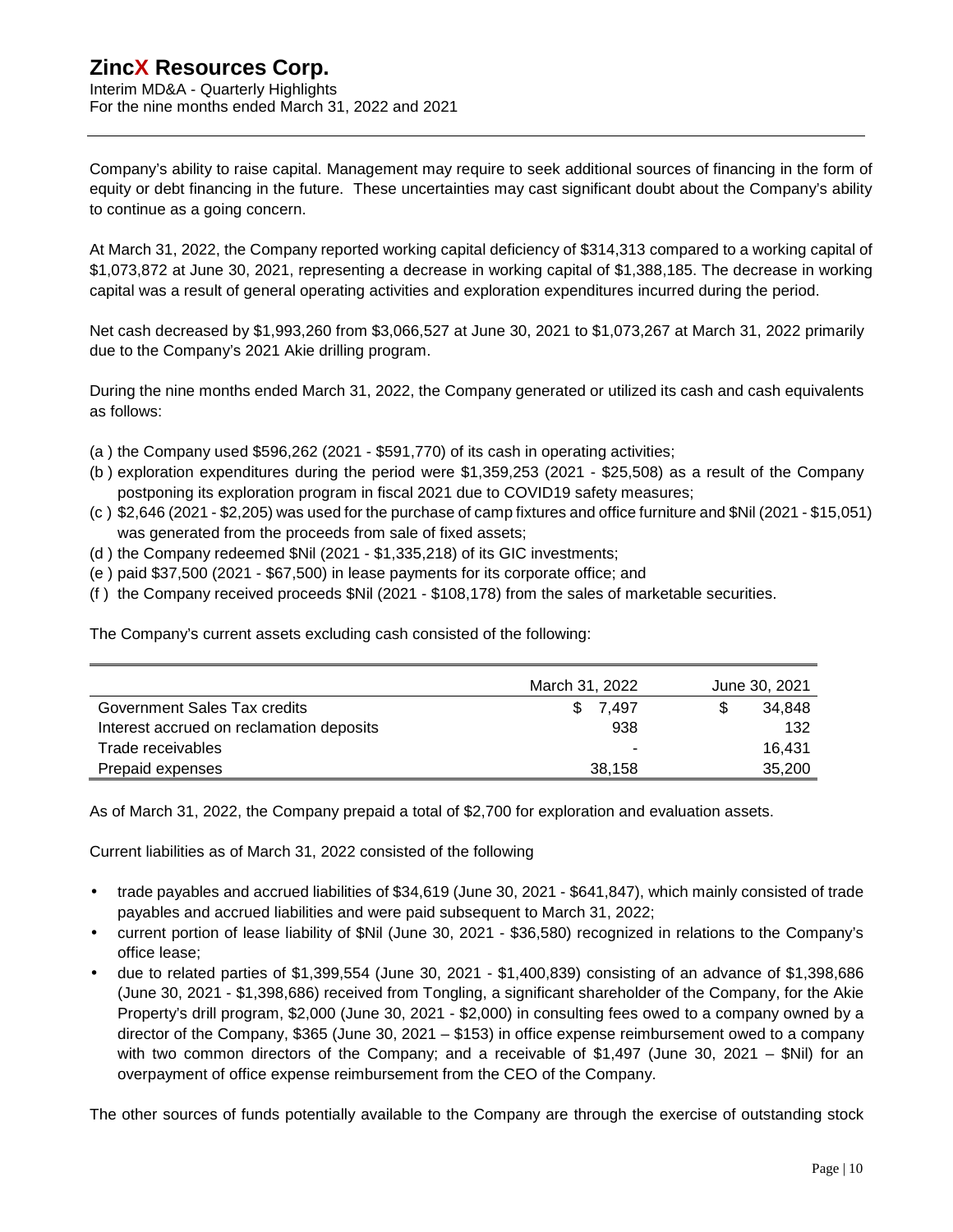Interim MD&A - Quarterly Highlights For the nine months ended March 31, 2022 and 2021

options and agent's warrants. *See Other Requirements – Summary of Outstanding Share Data*. There can be no assurance, whatsoever, that any or all these outstanding exercisable securities will be exercised.

The Company has and may continue to have capital requirements in excess of its currently available resources. In the event the Company's plans change, its assumptions change or prove inaccurate, or its capital resources in addition to projected cash flow, if any, prove to be insufficient to fund its future operations, the Company may be required to seek additional financing. Although the Company has been successful in raising the above funds, there can be no assurance that the Company will have sufficient financing to meet its future capital requirements or that additional financing will be available on terms acceptable to the Company in the future.

The Company's overall success will be affected by its current or future business activities. The Company is currently in the process of acquiring and exploring its interests in resource properties and has not yet determined whether these properties contain mineral deposits that are economically recoverable. The continued operations of the Company and the recoverability of expenditures incurred in these resource properties are dependent upon the existence of economically recoverable reserves, securing and maintaining title and beneficial interest in the properties, obtaining necessary financing to explore and develop the properties, and upon future profitable production or proceeds from disposition of the resource properties.

The Company is exposed in varying degrees to a variety of financial instrument related risks:

#### *Credit Risk*

Credit risk is the risk that one party to a financial instrument will fail to discharge an obligation and cause the other party to incur a financial loss. The Company's primary exposure to credit risk is on its bank deposits of \$1,073,267 (June 30, 2021 - \$3,066,527). This risk is managed by using major Canadian banks that are high credit quality financial institutions as determined by rating agencies.

The Company's secondary exposure to credit risk is on its receivables. This risk is minimal as receivables consist primarily of refundable government sales taxes and interest accrued on GIC investments.

#### *Liquidity Risk*

Liquidity risk arises through the excess of financial obligations over available financial assets due at any point in time. The Company's objective in managing liquidity risk is to maintain sufficient readily available reserves in order to meet its liquidity requirements at any point in time. The Company achieves this by maintaining sufficient cash and cash equivalents. As at March 31, 2022, the Company was holding cash and of \$1,073,267 (June 30, 2021 - \$3,066,527) to settle its current liabilities of \$1,434,173 (June 30, 2021 - \$2,079,266). Management may require to seek additional sources of financing in the form of equity or debt financing in the future. These uncertainties may cast significant doubt about the Company's ability to continue as a going concern.

#### *Market risk*

Market risk is the risk of loss that may arise from changes in market factors such as interest rates, foreign exchange rates, and commodity and equity prices. These fluctuations may be significant and the Company, has exposure to these risks.

#### *a. Interest Rate Risk*

Interest rate risk is the risk that the fair value of future cash flows of a financial instrument will fluctuate because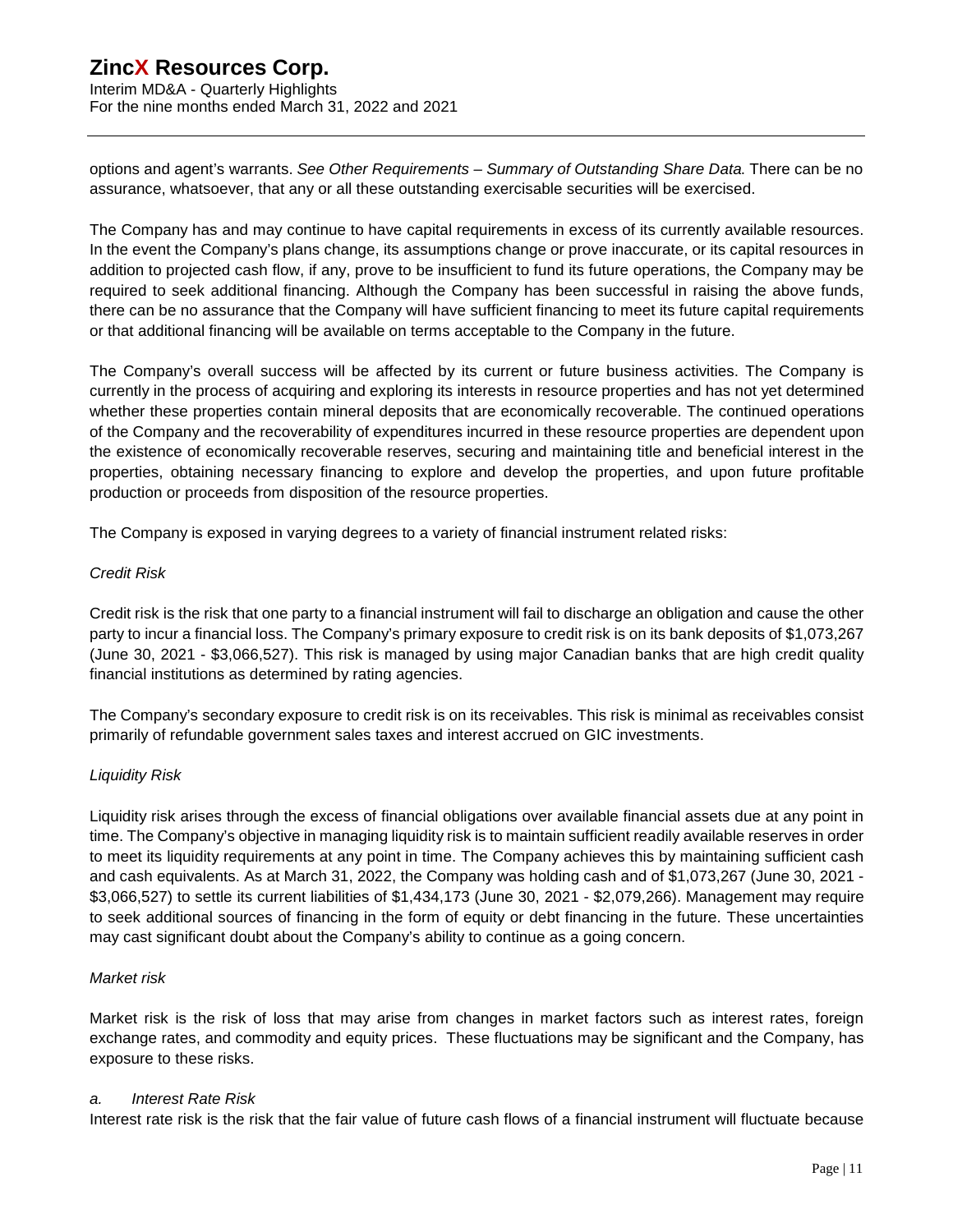Interim MD&A - Quarterly Highlights For the nine months ended March 31, 2022 and 2021

of changes in the market interest rates. The Company is not exposed to significant interest rate risk.

### *b. Currency Risk*

The Company operates in Canada and is therefore not exposed to significant foreign exchange risk arising from transactions denominated in a foreign currency.

## *c. Price risk*

The Company is exposed to price risk with respect to commodity and equity prices. Equity price risk is defined as the potential adverse impact on the Company's earnings due to movements in individual equity prices or general movements in the level of the stock market. Commodity price risk is defined as the potential adverse impact on earnings and economic value due to commodity price movements and volatilities. The Company closely monitors certain commodity prices, individual equity movements, and the stock market to determine the appropriate course of action to be taken by the Company.

## **Transactions with related parties**

Key management personnel includes persons having the authority and responsibility for planning, directing, and controlling the activities of the Company as a whole. Key management personnel comprise of the directors of the Company, executive and non-executive, and Vice President of Exploration.

The remuneration of the key management personnel during the nine months ended March 31, 2022 and 2021 were as follows:

| March 31,                                                             | 2022    | 2021          |
|-----------------------------------------------------------------------|---------|---------------|
| Consulting fees (ii)                                                  | 6.000   | \$<br>6,000   |
| Exploration and evaluation expenditures (geological consulting) (iii) | 92.736  | 85.478        |
| Management fees (i)                                                   | 135,000 | 135,000       |
| Other employment benefits (iv)                                        | 21.062  | 20.474        |
| Total                                                                 | 254.798 | \$<br>246,952 |

Transactions with key management and other related party transactions:

(i) Pursuant to a management and administrative services agreement amended effective July 1, 2011 and May 1, 2014 with Varshney Capital Corp. ("VCC"), a company with two common directors, the Company agreed to pay monthly management and administrative fees of \$29,500 and \$5,000, respectively. Effective March 1, 2020, the management fees were reduced to \$15,000 per month.

During the nine months ended March 31, 2022, the Company paid \$135,000 (2021 – \$135,000) for management fees and \$45,000 (2021 – \$45,000) for administrative fees to VCC;

- (ii) the Company paid \$6,000 (2021 \$6,000) for consulting fees to Sircon AG, a company controlled by a director, and as at March 31, 2022, the Company owed \$2,000 (June 30, 2021 - \$2,000) to Sircon AG;
- (iii) the Company paid or accrued exploration and evaluation costs of \$92,736 (2021 \$85,478) for geological consulting fees to a company owned by VP of Exploration of the Company, of which \$89,208 (2021 - \$68,685) was capitalized as exploration and evaluation costs and \$3,528 (2021 - \$16,793) was expensed as consulting fees;
- (iv) other employment benefits included life insurance and health benefits for the CEO and health benefits for the CFO of the Company;
- (v) the Company owed \$365 (June 30, 2021- \$153) in office expense reimbursement to VCC;